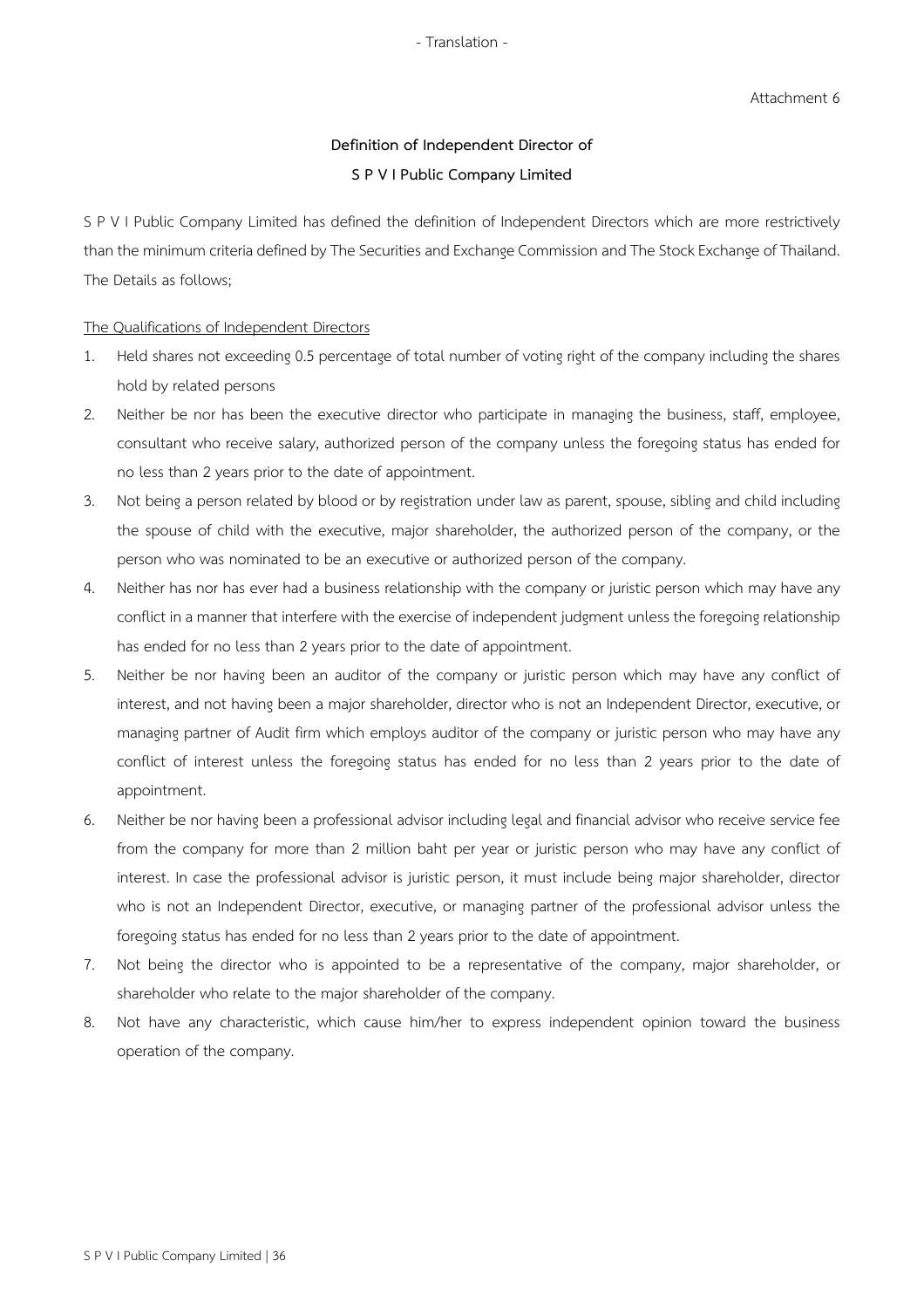## Attachment 6

| Name List of Independent Director to Present as Proxy                                                                                                                                                                                                                                                                                                                             |                                                                                                                                       |                                                                                                                                     |                                                                                                                                                     |                                  |  |  |
|-----------------------------------------------------------------------------------------------------------------------------------------------------------------------------------------------------------------------------------------------------------------------------------------------------------------------------------------------------------------------------------|---------------------------------------------------------------------------------------------------------------------------------------|-------------------------------------------------------------------------------------------------------------------------------------|-----------------------------------------------------------------------------------------------------------------------------------------------------|----------------------------------|--|--|
| 01                                                                                                                                                                                                                                                                                                                                                                                | Mr. Sujin Suwannagate                                                                                                                 |                                                                                                                                     | Age 71 Years                                                                                                                                        |                                  |  |  |
|                                                                                                                                                                                                                                                                                                                                                                                   | <b>Present Position</b><br>Nationality                                                                                                |                                                                                                                                     | • Vice Chairman of the Board<br>· Independent Director<br>• Member of Audit Committee<br>Member of Nomination and<br>Remuneration Committee<br>Thai |                                  |  |  |
| Shareholding Proportion (as of 30 December 2021)                                                                                                                                                                                                                                                                                                                                  | Ordinary shares 300,000 shares (0.08%)                                                                                                |                                                                                                                                     |                                                                                                                                                     |                                  |  |  |
| Educations                                                                                                                                                                                                                                                                                                                                                                        |                                                                                                                                       | <b>USA</b>                                                                                                                          | • Master of Business Administration, Long Island University,                                                                                        |                                  |  |  |
| (IOD)                                                                                                                                                                                                                                                                                                                                                                             | Governance Training of Thai Institute of Directors . Certificate from Director Accreditation Program (DAP),<br>Special Class SET 2012 |                                                                                                                                     |                                                                                                                                                     |                                  |  |  |
| Work Experience for the Past 5 years                                                                                                                                                                                                                                                                                                                                              |                                                                                                                                       |                                                                                                                                     |                                                                                                                                                     |                                  |  |  |
| Listed Companies                                                                                                                                                                                                                                                                                                                                                                  |                                                                                                                                       | 2012 - Present Vice Chairman of the Board,<br>Independent Director,<br>Member of Audit Committee,<br>S P V I Public Company Limited | Member of Nomination and Remuneration Committee                                                                                                     |                                  |  |  |
| Non-Listed Companies                                                                                                                                                                                                                                                                                                                                                              |                                                                                                                                       | - None -                                                                                                                            |                                                                                                                                                     |                                  |  |  |
| 1213/58-59 Soi Ladprao 94, Srivara Road, Plubpla Sub-District, Wang Thong<br>Address<br>Lang District, Bangkok 10310                                                                                                                                                                                                                                                              |                                                                                                                                       |                                                                                                                                     |                                                                                                                                                     |                                  |  |  |
| illegal recorded in past 10 years                                                                                                                                                                                                                                                                                                                                                 |                                                                                                                                       | - None -                                                                                                                            |                                                                                                                                                     |                                  |  |  |
| Relationship with Management                                                                                                                                                                                                                                                                                                                                                      |                                                                                                                                       | - None -                                                                                                                            |                                                                                                                                                     |                                  |  |  |
| Having the following interests in the Company that may have conflicts at present or in the past 2 years<br>1. Being Director who takes part in managing business operation, employee, staff, or advisor<br>who receives a regular salary or fee<br>2. Being professional advisor (such as auditor, lawyer)<br>Having the significant business relations that may affect the<br>3. |                                                                                                                                       |                                                                                                                                     |                                                                                                                                                     | - None -<br>- None -<br>- None - |  |  |
| Having different conflict of interest from other Directors in any agenda proposed in this<br>meeting                                                                                                                                                                                                                                                                              |                                                                                                                                       |                                                                                                                                     |                                                                                                                                                     | - None -                         |  |  |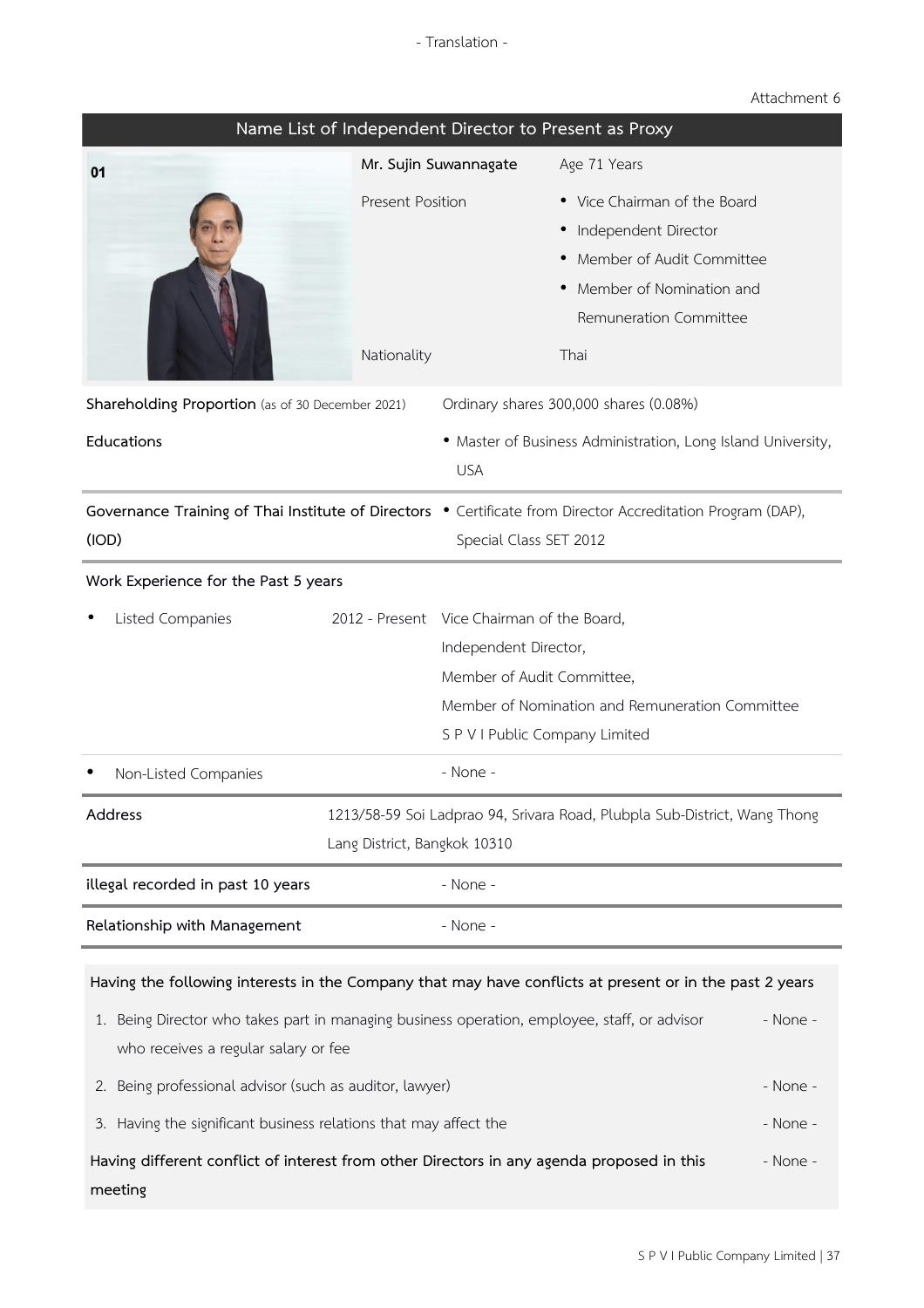## Attachment 6

| Name List of Independent Director to Present as Proxy |                                                                                                           |                                                                                                                 |                                                                                                                   |  |  |  |  |
|-------------------------------------------------------|-----------------------------------------------------------------------------------------------------------|-----------------------------------------------------------------------------------------------------------------|-------------------------------------------------------------------------------------------------------------------|--|--|--|--|
| 02                                                    |                                                                                                           | Mrs. Susama Rativanich                                                                                          | Age 44 Years                                                                                                      |  |  |  |  |
|                                                       | <b>Present Position</b><br>Nationality                                                                    |                                                                                                                 | · Independent Director<br>Member of Audit Committee<br>Member of Nomination and<br>Remuneration Committee<br>Thai |  |  |  |  |
| Shareholding Proportion (as of 30 December 2021)      |                                                                                                           |                                                                                                                 | Ordinary shares 300,000 shares (0.08%)                                                                            |  |  |  |  |
| Educations                                            |                                                                                                           | • Master of Science in Information Systems, American<br>University, USA                                         |                                                                                                                   |  |  |  |  |
| (IOD)                                                 |                                                                                                           | Governance Training of Thai Institute of Directors . Certificate Director Accreditation Program (DAP), SET 2012 |                                                                                                                   |  |  |  |  |
| Work Experience for the Past 5 years                  |                                                                                                           |                                                                                                                 |                                                                                                                   |  |  |  |  |
| Listed Companies                                      |                                                                                                           | 2012 - Present Independent Director,<br>Member of Audit Committee,<br>S P V I Public Company Limited            | Member of Nomination and Remuneration Committee                                                                   |  |  |  |  |
|                                                       | $2012 - 2017$                                                                                             | MCOT Public Company Limited                                                                                     | Assistant Vice President, General Administration Division                                                         |  |  |  |  |
| Non-Listed Companies                                  | $2017 - 2020$                                                                                             | Program Department Manager                                                                                      | Amarin Television Company Limited                                                                                 |  |  |  |  |
|                                                       | 2021 - Present                                                                                            |                                                                                                                 | Senior Specialist, Business and Program Development Division<br>Bangkok Broadcasting & T.V. Company Limited       |  |  |  |  |
| Address                                               | 1213/58-59 Soi Ladprao 94, Srivara Road, Plubpla Sub-District, Wang Thong<br>Lang District, Bangkok 10310 |                                                                                                                 |                                                                                                                   |  |  |  |  |
| illegal recorded in past 10 years                     |                                                                                                           | - None -                                                                                                        |                                                                                                                   |  |  |  |  |
| Relationship with Management                          |                                                                                                           | - None -                                                                                                        |                                                                                                                   |  |  |  |  |

#### Having the following interests in the Company that may have conflicts at present or in the past 2 years

1. Being Director who takes part in managing business operation, employee, staff, or advisor who receives a regular salary or fee - None -